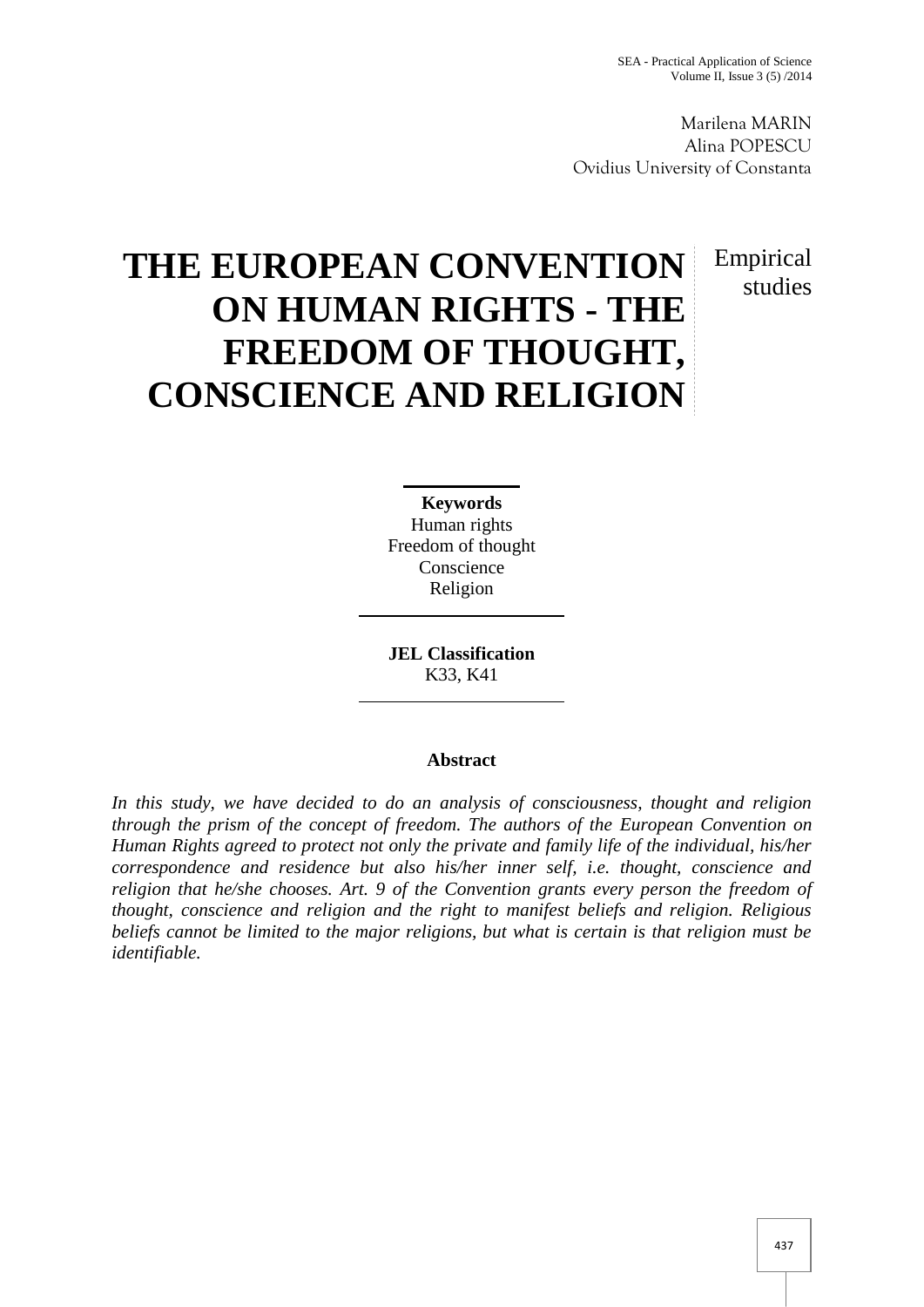### **Introducere**

In the process of thinking, the individual forms certain beliefs; as a social being, (s)he needs to express his/her beliefs, often linked to embracing a particular religion, outwardly , towards his/her peers, together with them. Accordingly, Article 9 of the Convention grants every person the freedom of thought, conscience and religion and the right to manifest beliefs and religion. It has been rightly noticed that the rights and freedoms enshrined in this text present an internal and an external aspect. [Corneliu Bîrsan, *Conven ia European Drepturilor Omului. Comentată pe articole. Vol. I Drepturi i libert i, C.H. Beck Publishing House,* Bucharest, 2005, p.697].

These freedoms have, on the one hand, an individual dimension itself (to hold opinions and beliefs) and, on the other hand, a social and political dimension (their expression) and are absolutely characteristic of human rights in society. *"Article 9 – The freedom of thought, conscience and religion:*

*1: "Everyone has the right to freedom of thought, conscience and religion" this right includes freedom to change one's religion or belief as well as freedom to manifest one's religion or belief, either individually or collectively, in public or private, through worship, teaching, practice and the observance of their rituals.*

*2. The freedom to manifest one's religion or beliefs shall be subject only to such limitations as those stipulated by law and are necessary in a democratic society for the protection of public order, health or morals, or for protection of the rights and freedoms of others."*

#### **Religion, way of approaching and expressing**

So we sad, religious beliefs cannot be limited to the major religions, but what is certain is that religion must be identifiable. There appears, in this context, a very complex issue and, namely, that of the **sects**. In Europe, the issue of sects went from being a social phenomenon to representing a stirring phenomenon of outmost importance for the public security. The massacres caused by the Order of the Solar Temple the 1994 and 1995, the Sarin gas attack made by the Aum sect in the Tokyo subway in March 1995, the collective suicide of the Heaven's Gate followers in Los Angeles in 1999, killing 10 Amish schoolgirls adherents of the sect in the US in 2006 were just some of the events that have accelerated the change of attitude on the states'.

Almost everywhere in Europe supervisory bodies appeared to control the phenomenon: the French government established a ministerial task of fighting sects, while the German government has warned people about the danger of the Church of Scientology. Furthermore, Bavaria decided to exclude its followers from public office. The

response was to the same magnitude- a report on human rights prepared by the Bureau of Democracy, Human Rights and Labor, an institution of the State Department, attacked Germany violently and placed it on the list of countries that violate religious freedom next to China.

At the same time, French institutes seek to correct some untruths. For example, France is accused of refusing to grant religion status to minority groups, although under the law of 1905, which establishes the separation between state and church, the State recognizes no religion.

The Commission and the Court have analyzed several cases of freedom clause violation occurring in Article 9. Without explicitly showing what the characteristics of religion are within the meaning of Article 9, the Commission examined two categories of problems that help identifying the elements not covered by Article 9. Firstly, the state is not obliged to allow a religious sect to choose its own form in a precise legal structure because some members can always manifest their religious belief outside the desired structure. Secondly, according to the Commission's opinion, an individual cannot invoke the freedom of religion clause to justify an act which is not in conformity to the practice of his/her own religion. The individual cannot challenge any general policy positions adopted by a State Church as he/she was free to leave that church. Leaving the group to which a person belongs under his/her religious beliefs is a right enshrined under Article 9 of the Convention.

The European legislator shows that the freedom of religion is "one of the vital elements that contribute to shaping the believers' identity and their conception of life." [Frédéric Sudre, *Drept* european *i* interna ional al drepturilor omului, Polirom Publishing House, Ia i, 2006, p. 343].

Viewed in terms of their internal character, these rights appear as absolute because, as long as they are reflected in the concepts and ideas that are not externalized, we are in the presence of certain rights that cannot be against the public policy. The moment they are expressed by outward acts, meaning that the individual understands to manifest one's beliefs and/or religion, the rights in question turn into social facts, so it is necessary to organize their exercise by the state authorities. From this instant on, the state as organizer of the whole society life, may intervene to limit their exercise; the drafters of the Convention have formulated in paragraph 2 of Article 9 the limits of such state intervention in the exercise of the freedoms guaranteed by the first paragraph: these shall be prescribed by law, shall pursue a legitimate aim and shall appear as necessary in a democratic society.

The provisions of first paragraph of Article 9 derive from those in Article 18 of the Universal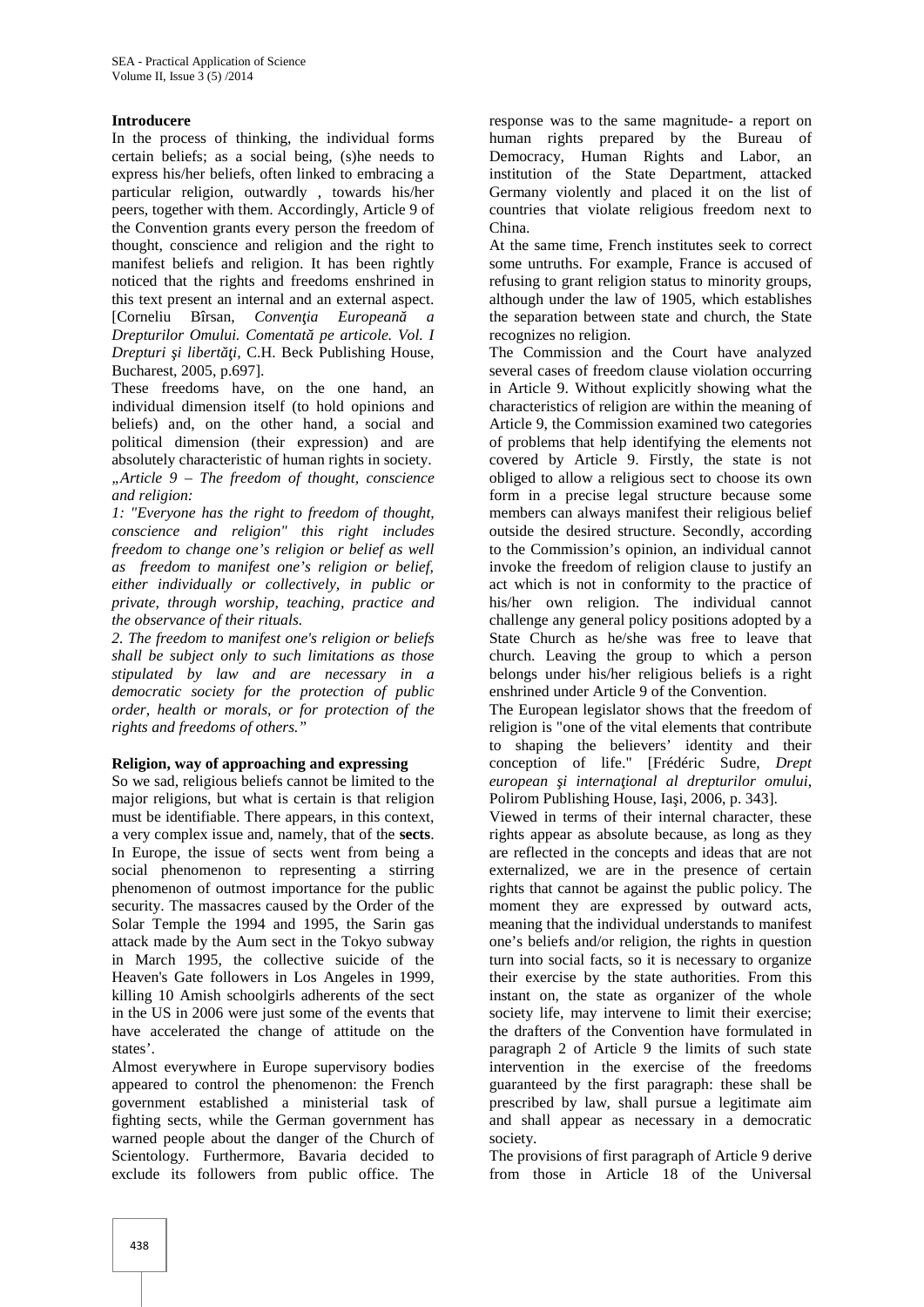Declaration of Human Rights of 1948, which proclaim, in almost identical terms, the freedom of thought, conscience and religion.

Besides, the full text of Article 9 of the European Convention on Human Rights can be found in Article 18 of the International Covenant on Civil and Political Rights of 1966. [Ioan Vida, *Drepturile omului în reglement ri interna ionale*, Lumina Lex Publishing House, Bucharest, 1992, p. 77]

Article 9 of the Convention enshrines the right of every person to hold or adhere to a particular religion, to have opinions and beliefs, at an individual scale, but also the right to socially express one's religion, opinions, and beliefs.

### **Freedom of thought and of conscience, approach and way of expression**

The freedom of thought and conscience cannot be dissociated from the freedom of assembly and association protected by the provisions of Article 11 [Bîrsan Corneliu i Eftimie Marius, 2006, *Conven ia European a Drepturilor Omului*, Hamangiu Publishing House, Bucharest, pp. 11-12] (the freedom of assembly and association) of the Convention, freedom closely linked to the freedom of religion as the freedom of association includes the possibility to be part of religious organizations. The freedoms provided by Article 9 of the Convention should also be viewed in conjunction with the right to education stipulated by Article 2 of the First Additional Protocol of the Convention which says that "the State, in the exercise of any functions which it assumes in relation to education and to teaching, shall respect the right of parents to ensure such education and teaching in conformity with their religious and philosophical convictions." One cannot ignore the fact that an expression of ideas and beliefs is performed on the social and political level by participating in elections. Therefore, Article 3 (the right to free elections) of the First Additional Protocol to the Convention provides that states "shall undertake to organize, at reasonable intervals free elections by secret ballot, under the conditions which will ensure the free expression of the opinion of the people on their choice of the legislative body". Finally, it is noted that, according to Article 14 [Corneliu Bîrsan & Marius Eftimie, op. cit, p. 13] (prohibition of discrimination) of the Convention, the exercise of rights and freedoms that it recognizes shall be secured without distinction of sex, color, language, religion, political or other opinion, etc.

Under the provisions of Article 9, the European Convention on Human Rights protects the fundamental values of human personality - thought, conscience and religion as well as the possibility of socially manifesting one's ideas, religious beliefs, concerning each individual's conception of the world and society. Defending the right to freedom

of thought, conscience and religion reflects the respect due by state authorities to the diversity of beliefs that can be expressed in the social life, so that each individual shall be granted his/her spiritual independence.[ Frédéric Sudre, op. cit., p. 405]

The freedom of thought, conscience and religion is one of the foundations of a democratic society within the meaning of the Convention.

At first sight, the answer to the question "who can invoke the provisions of Article 9?" would be that only a natural person can enjoy the protection offered by the text on freedom of thought, conscience and religion. There is also the wrong conclusion drawn by the former Commission in one of its first decisions when it stated, referring to the religious freedom, meaning that a church, as a legal person, could not allege to have been offended in the performance of any of the freedoms provided by Article 9 of the Convention. However, such a conclusion ignores the provisions of the second part of the first paragraph of Article 9, which speaks about recognizing the right to manifest one's religion or belief, either individually or collectively, in public or in private life, in worship, teaching, practice or rites. Nevertheless, the manifestation of religion and belief in community, coupled with freedom of association recognized by Article 11 of the Convention, leads to the idea that individuals may get associated in religious organizations, which thus are entitled to appear as a "recipient" of the right to religious freedom.

The former Commission decided that neither can a moral lucrative person enjoy or waive the rights defined by Article 9 of the Convention, nor can any shareholder who holds the majority shares or a company director claim to be victims of violations of the provisions of article 9 of the Convention by subjecting society to the obligation to pay a tax on worship.

We appreciate that the freedom of thought, as an absolute right, belongs only to the intimate sphere of the individual and cannot be invoked by a legal person with non-patrimonial purpose, whatever their field of activity. Of course, individuals who associate for a particular purpose, religious or for expressing their ideas and beliefs, performs it by highlighting the freedom of thought; but their association usually involves, in itself, the exercise of freedom of religion or freedom of expressing certain beliefs.

The European court of human rights ruled that a religious or ecclesiastical body may, as a legal entity, exercise rights guaranteed by Article 9 of the Convention, on behalf of his followers, but in both those cases, and in others that have dealt with the freedom of religion, it said that "Article 9 lists the various forms that may be entailed when manifesingt a religion or belief ".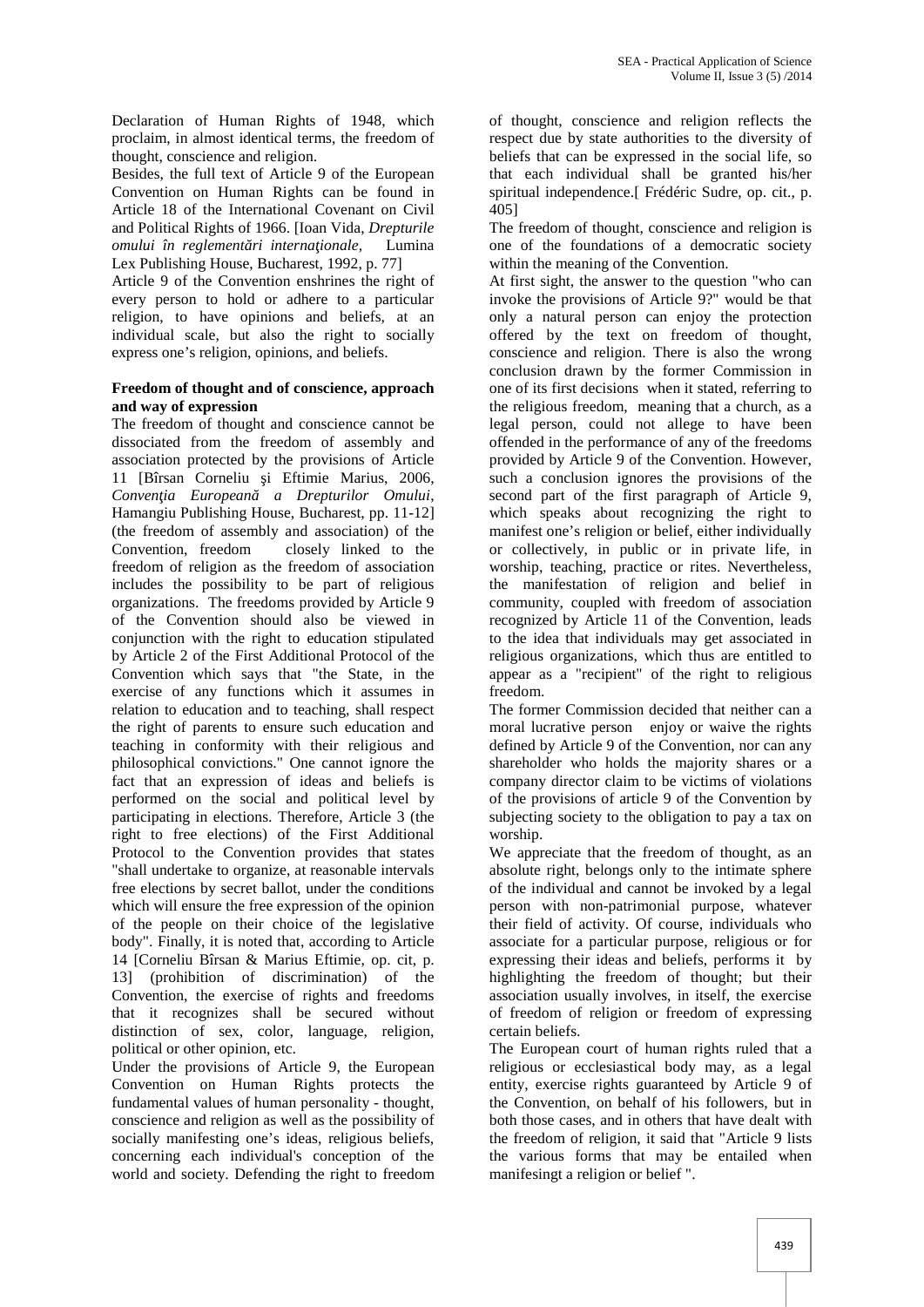In order to invoke the provisions of Article 9 of the Convention, a religious organization or any legal entity with non-patrimonial purpose must be a victim within the meaning of Article 34 of the Convention that is it should be able to claim that the freedom invoked was really violated by the state authorities.

The European Court stated that an intentional tort suit against the legislative body that is concerned with settling a social problem of the outmost importance does not demonstrate a risk of breach of the claimant's right to freedom of religion.

Ensuring the freedom of thought, conscience and religion involves, firstly, the state authorities' negative obligation not to take any action or not to be able to be criticized for any failure that might restrict the effective exercise of these freedoms; such restrictions are allowed only within strictly determined limits imposed by the provisions of article 9 paragraph 2 of the Convention and only when the freedom of religion and conscience are concerned, not in the case when the freedom of thought is involved.

The state can be detained by certain positive obligations consisting of measures aimed at avoiding a situation in which a person may be disturbed in the exercise of a cult by another's activity. However, the right not to suffer any interference with the exercise of the freedoms guaranteed by Article 9 does not necessarily imply, and not in all circumstances, the possibility of liability, whatever this may be, on the part of those who by their workings or publications, affect an individual's/a group of individuals' sensitivity.

Within the limits posed by the state of prison, prison authorities must ensure people serving a custodial penitence the facilities necessary in order to exercise their religious duties, including the right to come into contact with a missionary of the cult practised. People in prison can not be forced to accept a food incompatible with the religion they practise. The former Commission decided that these people have no right to be necessarily made available things that would allow them to cultivate the religion to which they belong.

#### **The right to freedom of religion**

The right to freedom of religion, under the Convention, excludes any discretion on the part of the state about the legitimacy of religious beliefs or on how they are expressed. State measures that would favor the leader of a certain divided religious community or measures that would compell a community, against their own wishes, to place themselves under a single management, constitutes an infringement of the freedom of religion. In a democracy, state should not adopt measures to guarantee a religious community the abiding under a single leadership.

According to the European Court provisions, the exercise of freedom of religion may involve the state authorities' adoption of procedural measures resulting from Article 6 of the Convention. [Corneliu Bîrsan, op. cit., p. 705].

Article 9 recognizes each person's freedom of thought, religion and conscience, on the one hand, and freedom to manifestone's religion or belief, on the other hand. We are in the presence of two components of the same right, each having though its own legal regime, a natural consequence of the fact that these freedoms have both an internal nature, related to the individual's internal feelings and an external nature, represented by their outer manifestations expressed alone or in union with other rights and liberties of the same kind, under the Convention. In fact, from this point of view, it rarely happens that the cases heard by the European Court should cause problems linked to the freedoms guaranteed by Article 9 only; claims relating to the freedom of expression, Article 10, or the freedom of association, Article 11, are often added to them.

Over time, courts in Strasbourg have held that Article 9 defends beliefs such as pacifism, environmental protection, vegetarianism, the conception of hunting, etc. [Bianca Selejan-Gu an, Protec ia european a drepturilor omului, All Beck Publishing House, Bucharest, 2004, p. 167]

A separate issue of freedom of religion is given by the relationship between religion and state, viewed in terms of the obligations imposed to the state authorities by Article 9 paragraph 1 of the Convention provisions.

It is known that certain countries that have signed the Convention, such as the Scandinavian countries, England and Greece, know the system of declaring a particular religion as state religion. The former Commission ruled that Article 9 can not be interpreted as meaning that its provisions would not allow the declaration of a particular religion as the state religion; they prohibit, however, that such a system would lead to the recognition of an obligation to adhere to the religion. The Court argued that "the state organization for worship contribute to achieving social peace and tolerance"; the fact that a particular religion is recognized as a state religion cannot lead to creating advantages for those who are not its followers or for those who are practitioners of other religions, because in such a situation, it would result in a contempt the provisions of Article 14 of the Convention, prohibiting any discrimination in the exercise of rights and freedoms which it guarantees. Therefore, the former Commission decided that the provisions of Article 9 are not likely to produce any legal effect, in the area of civil law, on marriage celebrated in its religious form, because the institution of marriage cannot be regarded only as a manifestation of freedom of thought, conscience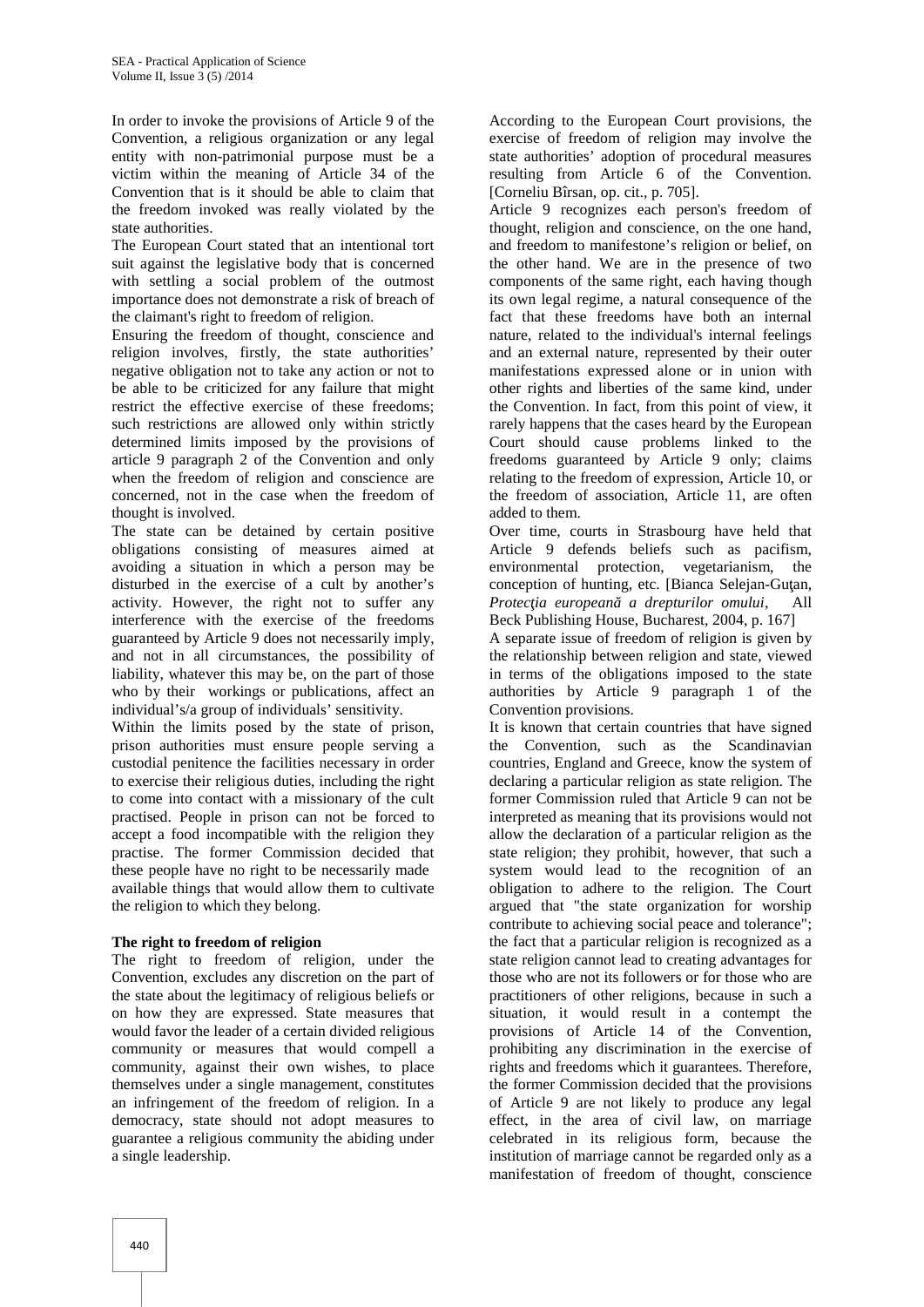and religion, but remains subject under the provisions listed in Article 12 of the Convention, the regulations contained in the relevant national legislation.

Freedom of religion can be invoked on the effects of divorce on religious marriage.

In terms of general relations between state and religion, the Court held, maintaining the value of a principle, that the right of religious freedom, as it is understood by the Convention excludes any discretion on the part of state regarding the legitimacy of certain religious beliefs or the ways in which they are expresses. Therefore, the European Court held that the authorization system of a religion established by legal provisions is inconsistent with the provisions of Article 9 of the Convention only to the extent that would be about ensuring the control of state authorities on the fulfillment of formal requirements that only the law states. [Corneliu Bîrsan, op. cit., p. 711]

Furthermore, according to the concept of European court, religious communities must enjoy full autonomy in the organization of their work and the way the faithful participate in these activities. In this regard, it noted that, in general, religious communities traditionally and universally exist in the form of organized structures. These follow the rules according to which they consider their followers often as their faithful, when these rules are celebrated by bishops of cults, especially skilled under the same rules. Participating in the religious community life is a manifestation of religion, defended the provisions of Article 9 of the Convention. When questioned the way the religious community is organized, Article 9 must be interpreted in the light of Article 11, which protects the freedom of association against any undue interference of state authorities. The right to religious freedom implies the possibility of the religious community concerned to exist peacefully, without any arbitrary interference from the state. The autonomy of the religious communities is indispensable for a pluralism that characterizes a democratic society and it is at the heart of the protection established for this freedom by Article 9. This protection displays a direct interest not only for the organization of the religious community itself, but also for allowing it to effectively exercise that religion by all its active members.

The European court clearly and accurately summarized the relationship between state and religion when it decided that "in the exercise of statutory privilege and its relationship with various religions, faiths and beliefs, the state must remain neutral and impartial, this being the imperative for a" maintaining "pluralism and the proper functioning of the rules of democracy, as one of its main features is the possibility that it offers to resolve through dialogue, without recourse to violence, the problems of a country, even when

they are complicated ; ensuring the coexistence of several religions or religious movements can also be such a problem at a given time, in a particular state. [Ion Diaconu, *Drepturile omului în dreptul interna ional contemporan*, Lumina Lex Publishing House, Bucharest, 2001, p. 146]

An illustrative case in terms of the Court's finding of an interference by the State which is not justified by a pressing social need is Agga vs. Greece, otherwise very important for the the principle guidelines outlined in Strasbourg. In fact, plaintiff Mehmet Agga, a Greek citizen, is elected by the local Muslim community as a mufti. Following the amendment of the legislation, the Greek authorities designate another mufti, but the plaintiff refused to stand aside. On several occasions, the applicant is convicted by the courts for usurping the office of minister serving a recognized religious faith.

The Court recalls that, although freedom of religion is primarily a matter of conscience, it includes the freedom of expression, along with others and in public worship and education. Since the applicant was convicted because of his work of preaching the religion, the Court considers that there is an interference with his right to manifest his religion with others and in public by worship and education. The Court did not consider it necessary to settle the question of the provision of this interference in the law because it retained incompatibility of the defendant's criminal conviction with Article 9 in other respects. The Court accepted that the interference pursued a legitimate aim Article 9, second paragraph, particularly the protection of the public order. It notes in this respect that the applicant is not the only person who claims to be the religious leader of the Muslim community and local authorities have appointed another person as mufti. The Court recalls that the freedom of thought, conscience and religion is one of the foundations of a democratic society within the meaning of the Convention. Pluralism inherent in a democratic society, which has been drudgingly conquered over the centuries, depends on it. It is true that in a democratic society it may be necessary to establish restrictions on the freedom of religion, in order to reconcile the interests of different religious groups. However, such a restriction shall correspond to a pressing social need and shall be in proportion to the legitimate aim pursued.

The national courts, when they convicted the claimant, did not mention any specific act in their determination thereof, made with the intention of producing legal effects, but the verdicts were based on the fact that the claimant delivered religious messages that he signed as a mufti. Moreover, it is not disputed the fact that at least part of the local religious community backs the applicant; and in addition to the the plaintiff, there is also an officially appointed mufti in that region. There is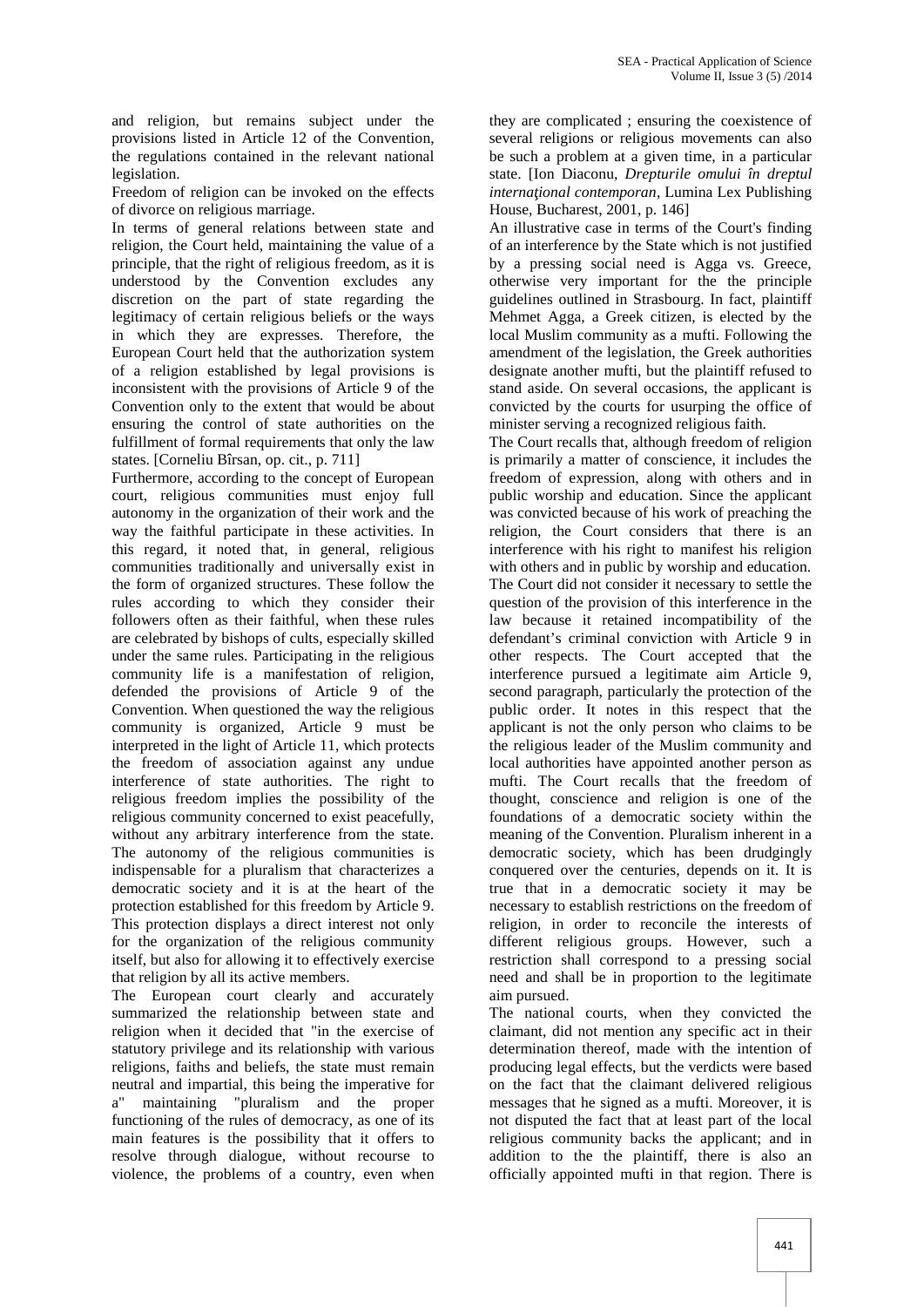no indication that the applicant had ever tried to exercise administrative or judicial functions provided by law for muftis and the other ministers of the recognized religions. Although the Court recognizes that it is possible to create tension when a religious community is divided, it considers that this is an inevitable consequence of pluralism. The role of the authorities in such circumstances is not to remove the cause of tension by eliminating pluralism, but to make sure that the competition groups tolerate each other. Moreover, the Court finds that there was presented no element and no piece of evidence to enable a conclusion other that the risk of tensions between Muslims and Christians or between Greece and Turkey would be anything else than a mere possibility, very remote one. Consequently, the Strasbourg court held that the applicant's criminal conviction was not justified by pressing social needs, the interference necessary in a democratic society for the protection of public order according to Article 9, second paragraph, of the Convention. It follows that Article 9 was violated.

A similar case with a motivation based on the same principles is Serif vs. Greece. In fact, plaintiff Ibraim Serif was elected mufti by a part of the local Muslim community after the President of the Republic passed a law to change the appointment method of the Muslim leaders.

The Court recalls that if religion is revealed first in a person's internal, it also involves, *inter alia*, the freedom of expression, collectively and in public by means of worship and education. The Court also noted that the claimant was convicted of usurping the functions of a minister of a recognized religion and of the unlawful public wearing of the official garments of such a minister. The acts for which the claimant was convicted are: spreading a message about the religious significance of a holiday, giving a speech at a religious gathering, addressing a different message on the occasion of a religious holiday and donning the robes of a religious leader, which represents an interference with the exercise of the right guaranteed by Article 9, first paragraph of the Convention. After the Court stated that it is not necessary to rule on whether the interference is prescribed by law, it has accepted that the interference pursued a legitimate aim, namely the protection of public order. As regards the third condition of the validity of interference and, namely, that of necessity in a democratic society, the Court held that it is not fulfilled, because the action required by the national authorities was not justified by a pressing social need.

#### **Expressing the freedoms guaranteed by the Convention**

The Convention guarantees not only the freedom of thought, the freedom of conscience and religion, but also the possibility of their external

manifestation. As a result, the second part of the first paragraph of Article 9 decides that the right to these freedoms includes the freedom to manifest one's religion or belief; individually or collectively, in public or in private, through worship, teaching, practice and observance. Moreover, we must not lose sight of another freedom postulated by the same text, namely that of changing one's religion [Stelian Scuna, *"Dreptul interna ional al drepturilor omului"*, All Beck Publishing House, Bucharest, 2003., pp. 77-78].

Article 9, paragraph 1 recognizes each person's freedom to decide how (s)he wishes to manifest his/her embraced religion or belief in the four modes already listed: worship, teaching, practice and rituals. The term "cult" regards the services practiced by religious cults, whatever they are, regardless of the number of believers who adhered to them or their geographical distribution across the territory of a state. "Education" referred to in Article 9 para. 1 of the Convention does not apply to school education as such; it is protected by the provisions of Article 2 of the First Protocol; the analyzed text focuses on the possibility of performing religious education seen as a training and dissemination of a certain cult.

The former Commission decided that the freedom to manifest belief by some practices may not contain statements which, although coming from a religious organization, have nothing to do with faith, but are pure manifestations of commercial advertising. [Corneliu Bîrsan, op. cit., p. 714]

As long as thinking, conceptions corresponding to a particular religion, conscience regarding certain personal and social values remain in the interior of the individual's forum, there is no way they could to be subjected to limitations by the state authorities. That is not the case with the external manifestations of consciousness and / or religion. Article 9 para. 2 establishes that the freedom to manifest one's religion or beliefs may be subject to restrictions, but only if they are approved by law and if they are necessary in a democratic society for the protection of public order, health, morals, or for protecting the rights and freedoms of others.

The court ruled that a state may legitimately consider itself as being entitled to take measures to suppress certain forms of behavior, including the communication of information and ideas that appear incompatible with respecting another person's freedom of thought, conscience and religion. Thus, the respect for believers religious feelings, as it is granted by the provisions of Article 9 of the Convention, has to be considered violated by provocative representations of objects meant for religious veneration; such representations can also be viewed as a clear violation of the tolerance spiri that should characterize a democratic society. [Ganfalean Ioan, Tudorascu Miruna, Cojan Mihaela, *The protection of Human Rights in*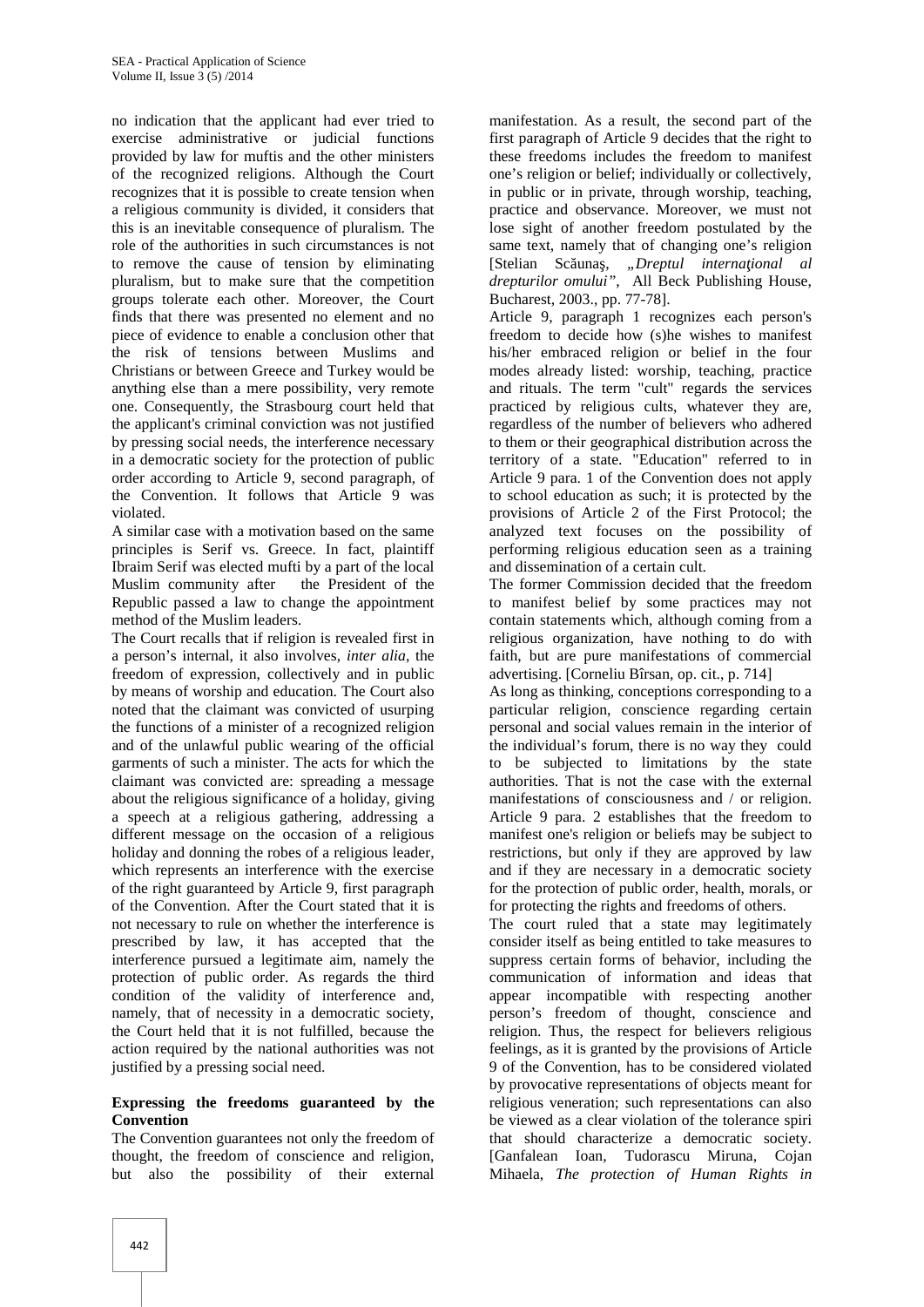*European Union*, Zeszyty Luksemburskie, Lublin 2013, Kulturowe i cywilizacyjne uwarunkowania statusu jednotski, ISBN 978-83-7270-972-1, pp. 21-27]

For state interference in the exercise of freedom of expression of religion and belief to appear as justified, it must satisfy those conditions which are listed in article 9 para. 2.

First, for the authorities' interference, the states must have a legal basis in their domestic law, that is to be provided as such in the national law. The phrase "prescribed by law" requires not only the mere existence of regulations, but the actual quality of the law in question, in which there should be enough precision so that every individual, even by resorting to expert specialist knowledge should be able to regulate his/her social conduct. To meet these requirements, the internal norm should confer protection against any arbitrary interference by public authorities in the rights and freedoms guaranteed by the Convention precisely precisely by defining the limits and procedures for the exercise of the prerogative that regulates the possibility to limit the exercise of those rights and freedoms. The Court admitted that the specification degree of the internal law that by no means can provide all assumptions depends on its content to a large extent, on the area in which it is applied, and on the number and status of those who it is intended for. It pointed out that many national regulations, out of the need to avoid excessive rigidity and to adapt to changing social situations, may, by the force of things, use more or less ambiguous formulations; the interpretation and the application of such texts depend on practice. [Corneliu Bîrsan, op. cit., p. 719]

The freedom of thought, conscience and religion is always invoked in support of the right to conscientious objection, which can be defined as the right of a person to deliberately refuse to comply with their legal obligations in the name of higher requirements dictated by his/her own conscience. Covering multiple forms, conscientious objection is manifested especially in connection to the military service. In several decisions, the European Commission of Human Rights states that "no right to conscientious objection is not among the rights and freedoms granted by the Convention".

Consequently, the Convention does not impose the states the obligation to recognize conscientious objection. The Convention does not require that the states should have the obligation to recognize conscientious objection. On the other hand, if a state recognizes the legitimacy of conscientious objection, Article 9 of the Convention does not imply the right to be exempt from civil service, one that replaces conscription. In the light of Article 4 and Article 3 of the Convention, such a service

cannot be considered "forced and compulsory labor." [Frédéric Sudre, op. cit., p. 347].

In its practice, the former Commission decided that the suppression of the initiators of the movement fot the reconstitution of a fascist party in Italy by the enforcing criminal penalties under national law is a necessary measure to ensure public safety and to protect the rights of others in a democratic society. The same reasoning has been used in the case of initiating the prosecution of some political group members who were attempting to reintroduce the national socialist ideology in the Austria.

A necessary measure for a democratic society was also considered by prison authorities' interception of a writing, which, despite having religious and philosophical character, contained chapters devoted to martial arts.

The European court of human rights, having acknowledged that the Contracting States may be recognized certain discretion in deciding on the need and extent of the interference of their public authorities in the exercise of the right to manifest people's religion and belief, showed that the margin is always subject to the European control.

In a case where the claimant, born in an orthodox family but had become a Jehovah's Witness for a long time, argued that the multiple convictions for proselytism he suffered from the Greek judicial authorities represented a violation of his right to manifest his chosen religion, the Court held that the criminal sanctions were based on the provisions of a national law prohibiting, in principle, abusive proselytizing and that, when national courts established criminal liability for the alleged offense against the applicant, they were content to reproduce the relevant legal provisions, without sufficient explanation of the manner in which he would have tried to persuade others to adopt his faith through unfair means. That being the case, the Court held that it was not shown the extent that his conviction would correspond to the justification by a pressing social need and, as such, the incriminating penalty does not appear to be proportionate to the legitimate aim pursued, which means that it can not be considered "necessary for the protection of the rights and freedoms of others" in a democratic society. [Corneliu Bîrsan, op. cit., p. 723].

## **Conclusions**

To conclude, the present study analysed the manner in which the European Convention on Human Rights protects the personal convictions and religious beliefs, above all. In addition, we in the sections above we have seen that it defends the acts which are intimately related to these behaviors, such as acts of worship and devotion, the practical aspects of religion or belief, under their generally recognized forms. From this point of view, we have